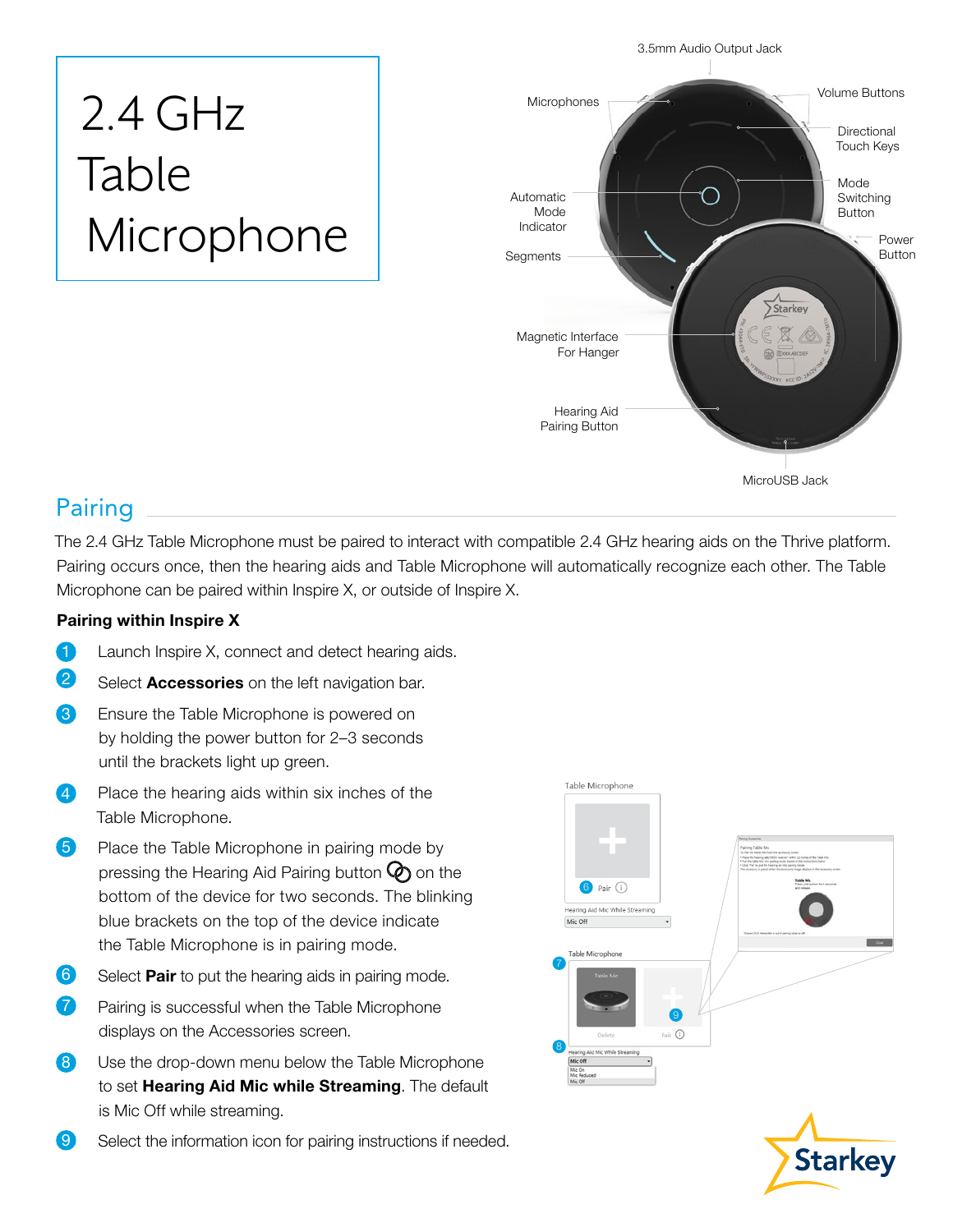## Pairing (Continued)

#### Pairing outside of Inspire X

- **1** Power off any smartphone or other accessories that were previously paired with the hearing aids.
- 2 Power off, then power on the hearing aids to place in pairing mode.
- 8 Place the hearing aids within six inches of the Table Microphone.
- **4** Place the Table Microphone in pairing mode by pressing the Hearing Aid Pairing button  $\mathcal{P}$  on the bottom of the device for two seconds. The blinking blue brackets on the top of the device indicate the Table Microphone is in pairing mode  $(A)$ .
- $\overline{5}$  A green bracket indicates pairing is successful  $\overline{6}$ . One bracket is for the left hearing aid, and one bracket is for the right hearing aid.



## How it Works

The Table Microphone is designed to improve listening in noise by allowing the user to focus on the primary speaker in a multiple-speaker environment such as a meeting. The Table Microphone also functions as a body-worn remote microphone, or as a TV streamer. The Table Microphone can also be used to provide listening in noise benefit for unaided or normal hearing listeners when coupled with wired headphones.

## Use Modes

Automatic Mode: Press the Mode Switching Button (center). The O will illuminate in blue when the Automatic Mode is engaged. When the Automatic Mode Indicator is illuminated, Table Microphone automatically follows the primary speaker. The blue segment indicates the active listening direction.

**Manual Mode: Single Direction** 

• Tap any segment to focus in

a specific direction.





**Surround Mode:** Designed for listening to multiple speakers in a quiet environment.

• Tap the Mode Switching Button to de-select Automatic Mode and place the Table Microphone in Surround Mode. All blue segments indicate listening in all directions.

Remote Microphone: The Table Microphone can be used as a remote microphone when worn on a lanyard around the neck. The Table Microphone should be within eight inches of the speaker's mouth.



- Attach the magnetic hanger to the back of the Table Microphone. Make sure the hanger is properly secured.
- When the Table Microphone is worn by the speaker the top indicator will light up for three seconds.
- Tap another segment to focus in a different direction. **Manual Mode: Dual Direction**
- Tap a second segment and hold for one second to focus in a second direction.
- Tap another segment to focus in a different direction.